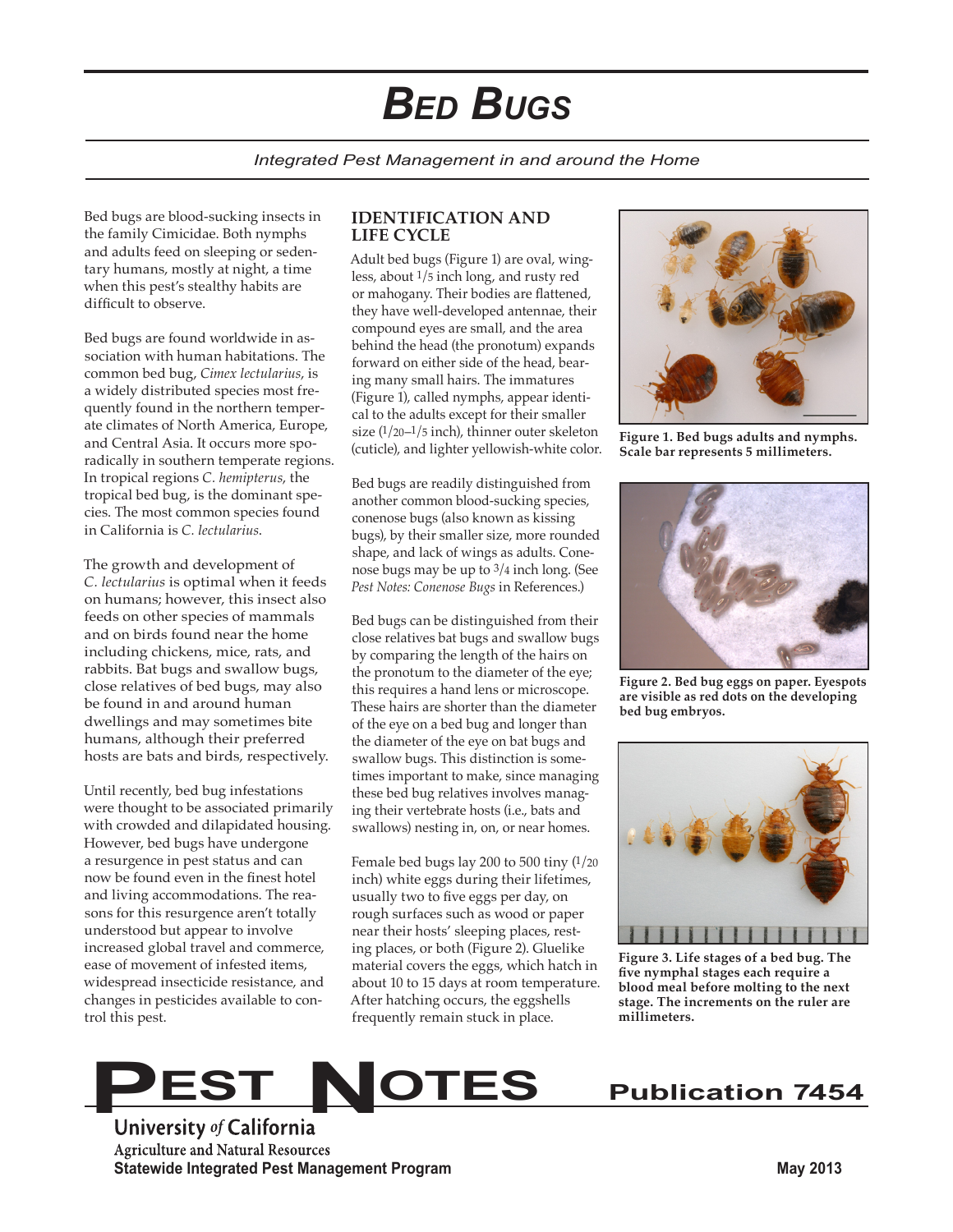There are five progressively larger nymphal stages, each requiring at least one blood meal before molting to the next stage (Figure 3). The entire life cycle from egg to adult requires anywhere from five weeks to four months, depending on temperature and availability of food (blood). Development occurs most rapidly when temperatures are between 70° and 82°F.

Both nymphs and adults generally feed at night and hide in dark cracks and crevices during the day, although hungry bugs may feed any time hosts are nearby and sedentary. Common hiding places are typically located within 6 or fewer feet from areas where humans sleep or rest and include: along mattress seams and tufts; beneath covers; in wood joints of box springs; in cracks and joints of bed frames; behind baseboards and headboards; under loose wallpaper; behind picture frames; and inside furniture, appliances, electronics and upholstery. Bed bugs are more likely to harbor in or on materials made of wood, paper, or fabric as compared to those made of metal or plastic.

Occasionally, people may pick up bed bugs in theaters or on buses and trains. People can also bring bed bugs into their home on infested clothing, bedding, furniture, and luggage.

Bed bugs can go without feeding for 20 to 400 days, depending on temperature and humidity. Older stages of nymphs can survive longer without feeding than younger ones, and adults have survived without food for more than 400 days in the laboratory at low temperatures. Adults may live up to one year or more, and there can be up to four successive generations per year.

# **DAMAGE**

Bed bugs feed on humans, usually at night when they are resting. This insect feeds by piercing the skin with its elongated mouthpart, which consists of four stylets that normally fold under its body when at rest but fully extend during blood feeding. Two maxillary stylets form canals, a small salivary canal that carries saliva into the wound and

a relatively large food canal through which body fluids from the host are taken in.

A bed bug can take up to six times its weight in blood during one feeding event, which takes between 3 and 10 minutes. Usually people aren't aware they have been bitten until afterward; bites occur while people sleep, and bed bugs are known to inject a natural anesthetic while feeding. However, saliva injected during the feeding can later produce allergic dermal reactions such as large itchy swellings on the skin. These may become irritated and infected when scratched (Figure 4). Swelling may not develop until a day or more after feeding, and some people show no symptoms at all. Bed bugs have never been shown to transmit human disease.

Distinguishing bed bug bites from the bites of other arthropods such as mosquitoes, fleas, and spiders is difficult to impossible. People often confuse itching bed bug welts with mosquito bites. The only way you can really confirm bed bugs as the cause is to find the bugs or their signs in your bed or bedroom. Often people are bitten when traveling and may be unable to produce a specimen, making diagnosis even more difficult.

In addition to direct injury to humans, bed bugs leave odors and unsightly fecal spots on bed sheets and around the insects' hiding places. These spots are usually reddish brown or dark brown to black, sometimes yellowish, roughly round (although sometimes they appear as streaks), and can be very small (Figure 5).

## **MANAGEMENT**

Confirmed bed bug infestations should be managed by trained professionals. Managing a bed bug infestation is a difficult task that requires removing or treating all infested material and follow-up monitoring to ensure the infestation has been eliminated. Management will require employing several nonchemical methods such as vacuuming, washing bedding at a high



**Figure 4. Bed bug bites cause swellings that become red and irritated when scratched. Some people, however, exhibit no visible symptoms after being bitten.**



**Figure 5. Fecal spots of bed bugs. Eggs and cast skin (exuviae) are visible in the upper left-hand corner. Scale bar represents 5 millimeters.**

temperature, using steam or heat treatment, and sealing up hiding places.

Insecticides may be required to eliminate serious infestations. Several active ingredients are federally registered for bed bugs for over-the-counter use, but few have been demonstrated as effective. Pest management professionals (PMPs) have access to a wide range of effective registered products; however, insecticide resistance among bed bug populations is increasingly common. The best approach is to combine chemical and nonchemical tactics with increased sanitation and habitat modification practices. Prevention and monitoring of bed bug infestations are paramount and should be ongoing.

# *Monitoring and Detection*

The presence of raised wheals, blisters, rashes, or any other dermal symptom associated with arthropod bites should never be used for diagnosis, since several household pests are known to bite humans, and since reactions vary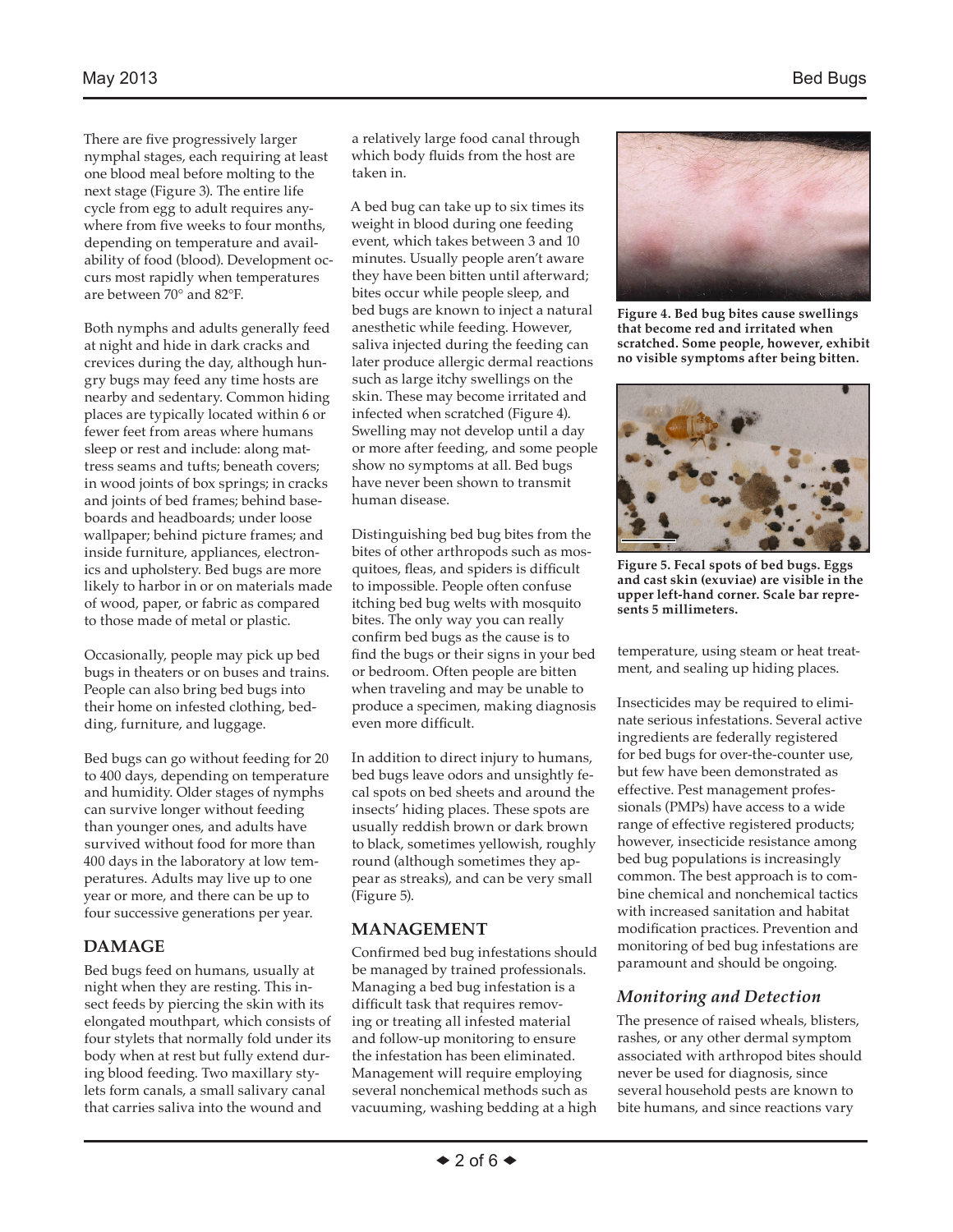widely between individuals. You can confirm a bed bug infestation only by detecting the pests themselves or their signs, which include fecal spots, blood spots, egg cases, and shed skins (exuviae) (Figure 5).

Current research indicates 85% of bed bugs are found in or near the bed, so inspections for infestations should initially focus on the mattress, box spring, bed frame, and headboard. Lift the mattress and inspect all its seams and surfaces as well as those of the box spring. You may need to dismantle the bed. Keeping in mind bed bugs can utilize cracks and crevices as small as the width of a credit card, make sure to thoroughly inspect all potential harborage sites. Use a flashlight and a small mirror to aid in the inspection process. It can take a good deal of time, patience, and perseverance to detect low-level infestations.

Remember, these nocturnal insects are small. Although you can see adults and aggregations of nymphs with the unaided eye, seeing the eggs requires a hand-magnifying lens. Make sure to look for dark spots of dried bed bug excrement, blood spots where engorged bugs were inadvertently crushed, or the insects' light-colored shed skins. A foul, rotting, bloody meat, or acrid "buggy" smell might be present in heavily infested areas.

The remaining 15% of infestations usually are in upholstered furniture other than beds; in bedroom cabinets; along baseboards; under wallpaper; and in carpets, wall hangings, and similar hiding spots. Bed bugs prefer fabric or wood surfaces to metal or plastic. When there are heavy infestations, keep in mind that adjoining rooms, filing areas, and clutter can be out-ofthe-way shelters.

Recent research has shown that canine detection utilizing dogs conditioned to the scent of bed bugs can be an effective tool for detecting bed bug infestations. Laboratory and simulated field studies have shown this method can be very accurate; under actual field conditions, however, canine detection

accuracy has been highly variable. Therefore, third-party certification and ongoing training of any canine team should be verified before hire, and any canine detection alert should be confirmed with a detailed inspection by a trained PMP.

Other recent research indicates monitors that attract or intercept bed bugs moving between a hiding place and a host can aid in bed bug detection, particularly when using several monitors near beds or suspect locations. Pest management professionals are already widely using these monitors. Although quite diverse in terms of size, appearance, and price, monitors generally fall within one of two categories: active monitors or passive monitors. All monitors have the benefit of ease of inspection as compared to potentially having to disassemble furniture and other household items to find bed bugs.

Active monitors employ an attractant usually heat, carbon dioxide, host odors (kairomones), pheromones, or a combination of these—to lure bed bugs out of their harborage areas and into a pitfall or sticky trap within the monitor. These devices have the potential, especially in the absence of a host, to detect bed bugs that would normally remain hidden. Airborne aggregation pheromones and other behavior-modifying chemicals might someday help detect low-density infestations.

Passive monitors either exploit a bed bug's affinity for dark crevices or rely on chance encounters with pitfalls or sticky traps.

Interceptor monitors (Figure 6) are a hybrid between active and passive (pitfall) monitors in that they rely on the presence of a host (a sleeping human) to attract hungry bugs and then trap the parasites on route to their meal. These small double-cupped monitors are easily installed under the legs of beds and other furniture items. Research has demonstrated that such interceptors trapped six times more bed bugs than were found from human visual searches alone.



**Figure 6. Interceptor monitors can be used under legs of furniture to trap bed bugs as they travel between harborage and host.**

#### *Prevention*

People may bring bed bugs into their homes in luggage or on clothes after visiting an infested dwelling or hotel. If you travel frequently, look for signs of bed bugs in your hotel room by checking behind headboards and under sheets and by inspecting mattress seams and tufts, especially if you have been bitten. If you suspect bed bugs are present, change rooms or hotels. Inspect your luggage before leaving, and as soon as you get home, wash and dry all your clothes at the hottest settings the fabric will permit. Frequent travelers may want to store luggage away from the bedroom, such as in the garage or a hall closet.

You may also inadvertently bring bed bugs into your home on infested bedding or furniture. If you purchase second-hand furniture, especially beds or mattresses, thoroughly inspect the item before bringing it into your home. If you remove infested mattresses or furniture from your home, don't leave them on the curb or porch. Take such items immediately to the dump or clearly mark them as infested by bed bugs so others won't unknowingly bring the items into their homes.

Managers of hotels, furnished apartments, dormitories, homeless shelters, and other facilities that house transient populations need to train staff to recognize signs of bed bug activity and take action as soon as they find an infestation. One proactive step a manager can take is to regularly replace beds, mattress, and bedding materials. Frequent-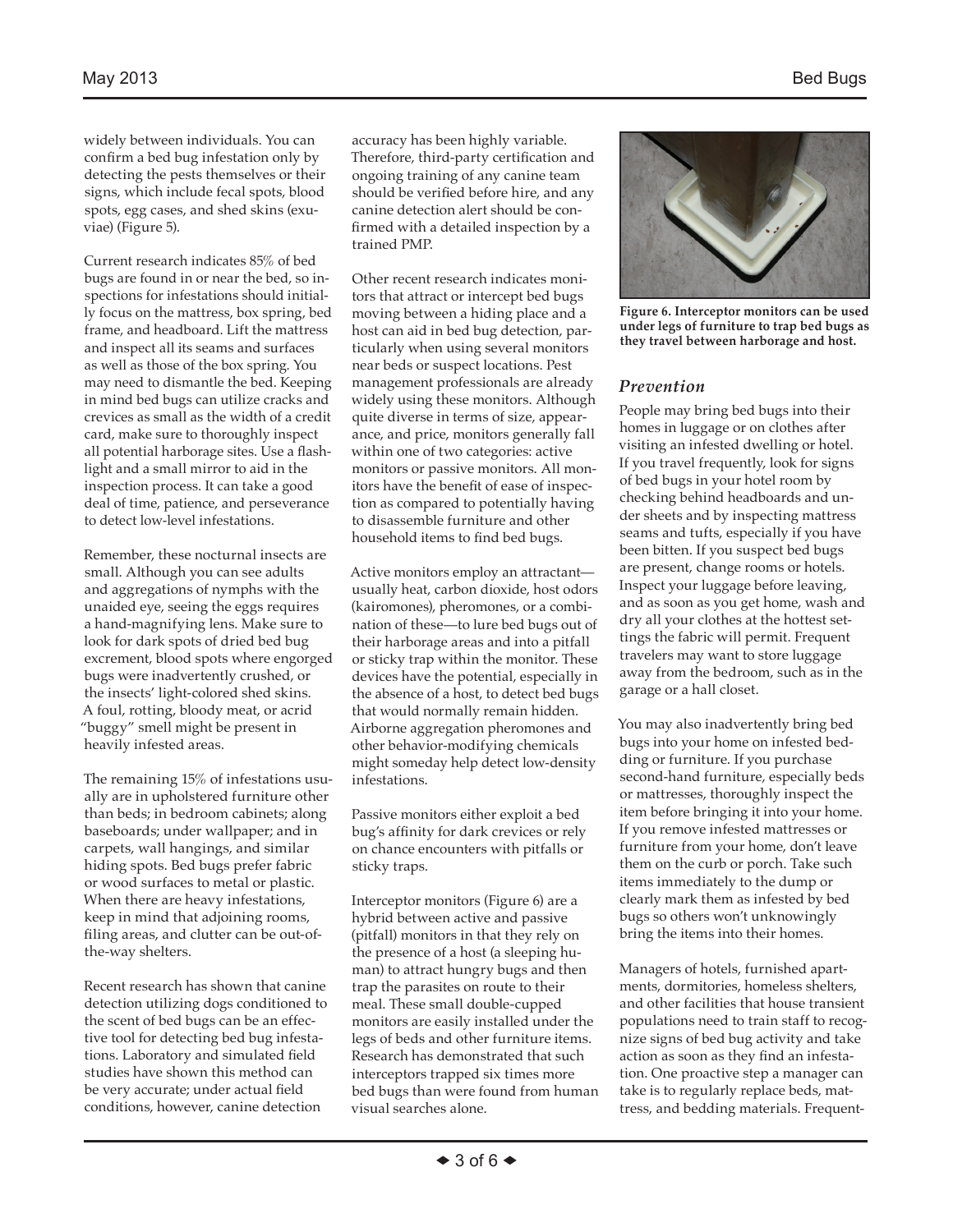ly laundering bedding and placing potentially infested items into walk-in freezers or heat units during tenant turnover can help prevent the spread and establishment of bed bugs. Keep clutter down, so it is easier to inspect and so bed bugs have fewer hiding places. Also, seal up cracks, crevices, and holes in bedding, furniture, and other potential hiding sites. It is much easier to manage a bed bug infestation when the population is small.

#### *Nonchemical Management*

A number of nonchemical control methods can be used to manage bed bugs. These methods are directed at killing or removing bugs or restricting their access to beds or bedding material.

You can remove bed bugs and eggs with the suction wand of a strong vacuum; however, you must target the seams of mattresses and box springs, along perimeters of carpets, under baseboards, and in other areas where bed bugs live. A single vacuuming rarely gets all bugs and eggs and should, therefore, be repeated. Portable steam cleaners and other steam delivery devices can kill all bed bug life stages, so these items can also be used to clean mattresses and furniture. Care must be taken, however, to ensure steam penetrates into the areas harboring bed bugs and their eggs.

Commercial heating services are available to treat entire rooms in homes for bed bug infestations. The current recommendation for effective commercial heating services calls for a temperature of at least 140°F for two hours or 130°F for three hours (the minimum lethal temperature is 113°F), which will kill most bed bugs and eggs. In California, providers of heat services must be licensed and bonded by the Structural Pest Control Board. Chilling to a temperature of 32°F or lower and maintaining this temperature for several days will also kill bed bugs.

For suspected infestations in clothing or bedding, a home laundry drier at the hottest setting can be effectively used to deliver the necessary heat. At least

10 to 15 minutes exposure will be needed. Before using this method, consider whether heat will damage the fabric.

Mattress encasements specifically designed to prevent bed bugs from establishing harborages on mattresses are commercially available and have been shown to be effective through laboratory research. Encasements are particularly useful for hotels or other facilities with many beds. Encasements can also be used to contain bed bugs within mattresses when they can't be discarded or when control tactics such as steam or insecticide application are unavailable or undesirable. Bugs trapped inside encasements will eventually die due to starvation.

Other management practices include sealing up hiding places where bed bugs can hide such as cracks and crevices in walls and around windows and doors. As a temporary measure, you can sometimes exclude bed bugs by using commercially available doublecupped monitors that are easily installed under bed legs.

#### *Insecticides*

Insecticide applications alone won't control bed bug infestations. Insecticides must be combined with infestation prevention measures—a program of removing and cleaning infested beds, bedding, and other harborage sites—as well as nonchemical tactics such as steam or heat delivery and an ongoing evaluation and detection program to ensure treatment was effective and to manage future infestations early on.

The most effective bed bug pesticides are available to commercial pesticide applicators only. Professionals also have the equipment and expertise that allow for a more effective and precise application of insecticides. In addition, professionals have the training to detect and isolate infestations, which often allows for more effective long-term management.

Insecticides may be applied as liquids directly to cracks, crevices, bed frames, baseboards, and other similar sites, or they may be applied as dusts in cracks

and crevices. Pesticides aren't generally applied to mattresses or bedding because of potential risk to people. Using over-the-counter total-release aerosol foggers has been shown to be ineffective for bed bug control and potentially harmful to residents; therefore, they aren't recommended.

Liquid insecticide formulations, many of which are available for use only by PMPs, include:

- Products containing the botanical insecticide pyrethrin, which gives quick knockdown but little longterm control
- Various synthetic pyrethroid products (e.g., cyhalothrin, bifenthrin, deltamethrin, and permethrin)
- Mixtures of pyrethroids and neonicotinoids (e.g., Temprid and Transport)
- Various botanical oils
- Newer types of products including the pyrrole insecticide chlorfenapyr (Phantom) and the insect growth regulator (IGR) hydroprene (Gentrol)

Fumigation using the active ingredient sulfuryl fluoride is commercially available for bed bug control in California and can be highly effective. However, this is a highly specialized and regulated treatment method, best for remedial control only. Since fumigants have no residual effects, other methods or a combination of methods will be needed to prevent reinfestations.

Some bed bug populations have developed resistance to pyrethroid insecticides and no longer can be effectively controlled by them. Therefore, there is growing interest in alternatives such as the mixtures, botanicals, and IGR listed above. Some studies, however, suggest that mixtures containing pyrethroids continue to drive resistance, that oils have little to no residual action, and that chlorfenapyr and hydroprene may take many days to kill bed bugs.

Insecticides applied as dusts cling to the pest's cuticle, wearing away the insect's protective wax covering or poisoning the insect when it grooms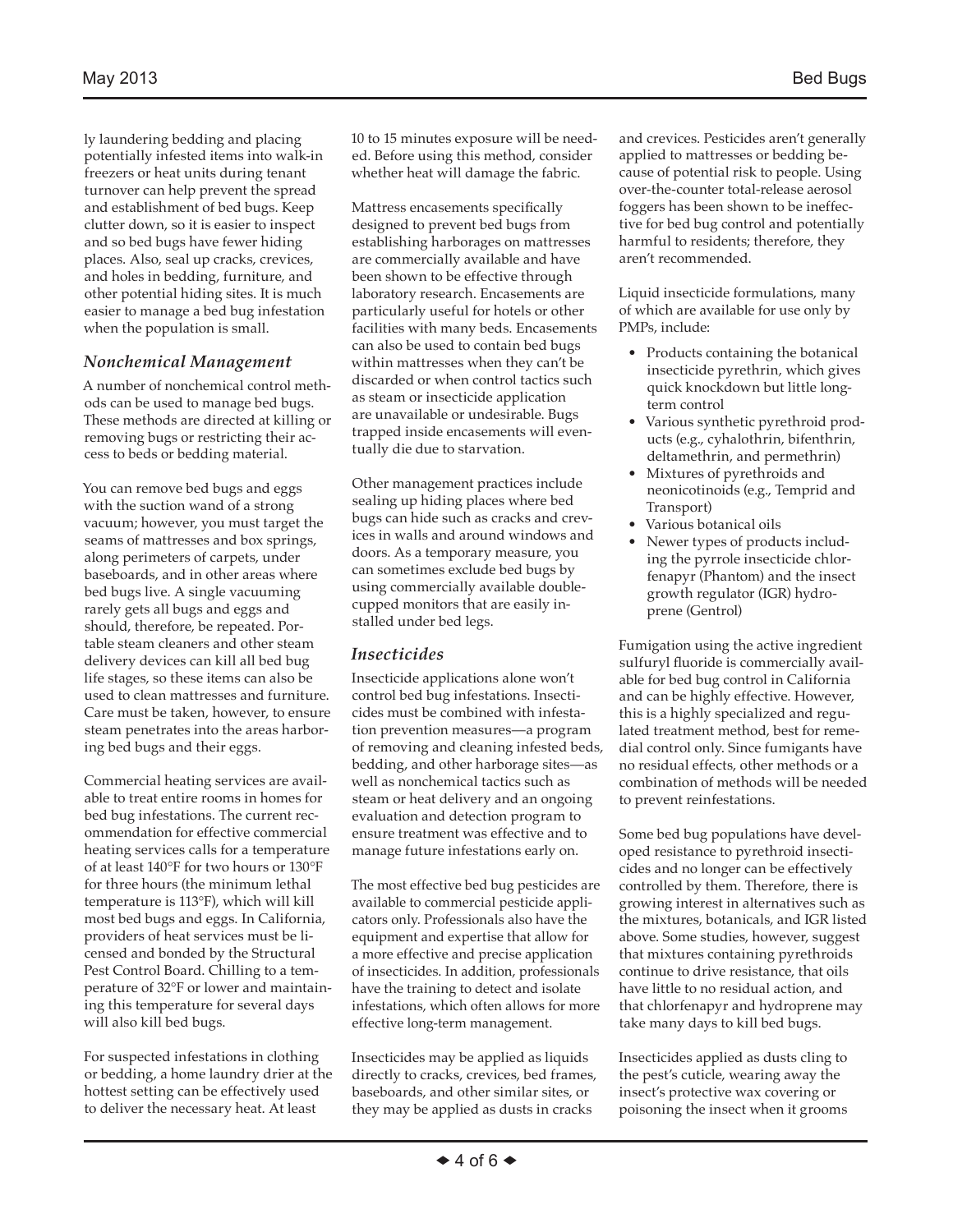itself. Several dust products used in bed bug management include borates, diatomaceous earth, silica gel, and formulations containing pyrethrin or pyrethroids. These materials can provide long-term control as part of an integrated program if they are placed in out-of-the-way places, such as under baseboards or in wall voids, that don't get wet. Bed bugs may not groom themselves to the same degree as other pests, such as cockroaches, so insecticide dusts requiring consumption, including borates, may be less effective than anticipated.

#### *Do-it-yourself Treatments*

Although over-the-counter pesticide products that have bed bug control written on the label can be found on store shelves, they aren't generally recommended. Performance of these products under actual field conditions isn't known. If you need to use a pesticide, you are better off hiring a licensed professional pesticide applicator with experience in treating bed bugs; see *Pest Notes: Hiring A Pest Control Company* listed in References.

Residents do have an important role to play when their homes are infested with bed bugs. Once professional treatment has occurred, you should continue to monitor for bed bugs daily. Also, keep down clutter, and vacuum previously infested areas regularly.

## **REFERENCES**

Centers for Disease Control and Prevention. 2011. Acute illnesses associated with insecticides used to control bed bugs, seven states, 2003-2010**.**  *Morbidity and Mortality Weekly Report* 60(37):1269–1274.

Cooper, R. 2011. Ectoparasites, Part Three: Bed Bugs & Kissing Bugs. In S. Hedges, ed. *The Mallis Handbook of Pest Control*, 10th ed. Richmond, Ohio: GIE Media Inc. pp. 587–632.

Ebeling, W. 1975. Bed Bugs and Allies (Cimicidae). In *Urban Entomology*. Oakland: Univ. Calif. Agric. Nat. Res. pp. 463–475.

Getty, G. M., R. L. Taylor, and V. R. Lewis. 2008. Hot house. *Pest Control Technol.* 36(2):97–100.

Getty, G., S. Moore, R. Tabuchi, and V. R. Lewis. 2012. A trial evaluation of the London Luxury bed bug mattress protector. *Pest Control Tech.* 40(12):116–118.

Greenberg, L., and J. H. Klotz. Nov. 2002. *Pest Notes: Conenose Bugs.* Oakland: Univ. Calif. Agric. Nat. Res. Publ. 7455. Also available online, http://www.ipm.ucdavis.edu/PMG/ PESTNOTES/pn7455.html.

Jones, S. C., and J. L. Bryant. 2012. Ineffectiveness of over-the-counter totalrelease foggers against the bed bug (Heteroptera: Cimicidae). *J. Econ. Entomol.* 105(3):957–963.

Moore, D. J., and D. M. Miller. 2006. Laboratory evaluations of insecticide product efficacy for control of *Cimex lectularius*. *J. Econ. Entomol.* 99(6):2080–2086.

Moore, D. J., and D. M. Miller. 2008. Field evaluation of insecticide treatment regimens for control of the common bed bug, *Cimex lectularius (L.)*. *Pest Manag. Sci.* 65:332–338.

Pfiester, M., P. G. Koehler, and R. M. Pereira. 2008. Ability of bed bugdetecting canines to locate live bed bugs and viable bed bug eggs. *J. Econ. Entomol*. 101(4):1389–1396.

Potter, M. F. 2008. Bed Bugs. University of Kentucky ENTFACT-636.

Romero, A., M. F. Potter, D. A. Potter, and K. F. Haynes. Insecticide resistance in the bed bug: a factor in the pest's sudden resurgence? *J. Med. Entomol.* 44(2):175–178.

Siljander, E., R. Gries, G. Khaskin, and G. Gries. Identification of the airborne pheromone of the common bed bug, *Cimex lectularius*. *J. Chem. Ecol.* 34:708–718.

Ter Poorten, M. C., and N. S. Prose. 2005. The return of the common bed bug. *Pediatr. Dermatol.* 22:183–187.

Thomas, I., G. G. Kihiczak, and R. A. Schwartz. 2004. Bed bug bites: a review. *Int. J. Dermatol.* 43:430–433.

Wang, C., M. A. El-Nour, and G. W. Bennett. 2007. Controlling bed bugs in apartments—a case study. *Pest Control Technol.* 35(11):64, 66, 68, 70.

Wang, C., T. Gibb, and G. W. Bennett. 2009. Evaluation of two least toxic integrated pest management programs for managing bed bugs (Heteroptera: Cimicidae) with discussion of a bed bug intercepting device. *Journal of Medical Entomology* 46:566–571.

Wang, C., K. Saltzmann, G. Bennett, and T. Gibb. 2012. Comparison of three bed bug management strategies in a low-income apartment building. *Insects* 3:402–409.

Wilen, C., D. L. Haver, M. L. Flint, P. M. Geisel, and C. L. Unruh. Apr. 2006. *Pest Notes: Hiring A Pest Control Company*. Oakland: Univ. Calif. Agric. Nat. Res. Publ. 74125. Also available online, http://www.ipm.ucdavis.edu/PMG/ PESTNOTES/pn74125.html.

#### **SUGGESTED READING**

*Bed Bugs*. 2013. UC Riverside Center for Invasive Species Research. Available online, http://cisr.ucr.edu/bed\_bugs.html.

*Bed Bug Information*. 2013. U.S. Environmental Protection Agency. Available online, http://www.epa.gov/bedbugs. ❖